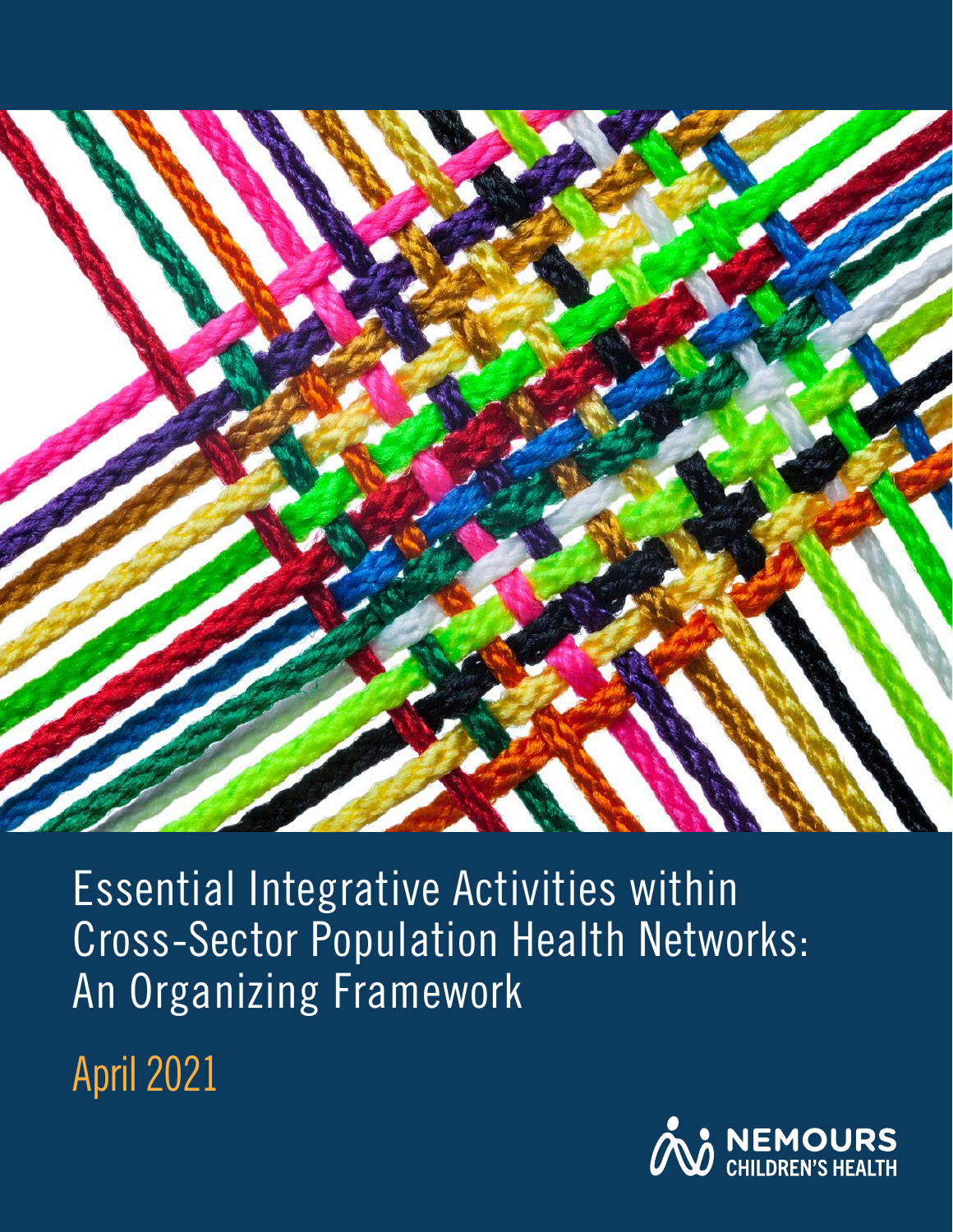#### **Authors**

**Allison Gertel-Rosenberg, MS; Nemours Children's Health System Kate Burke Blackburn, MSW; Nemours Children's Health System Bilal Taylor, MPA; Nemours Children's Health System C. Sherry Immediato, MPP, MBA; Heaven & Earth, Incorporated**

# THE **KRESGE FOUNDATION**

The work described in this document was funded through generous support from The Kresge Foundation.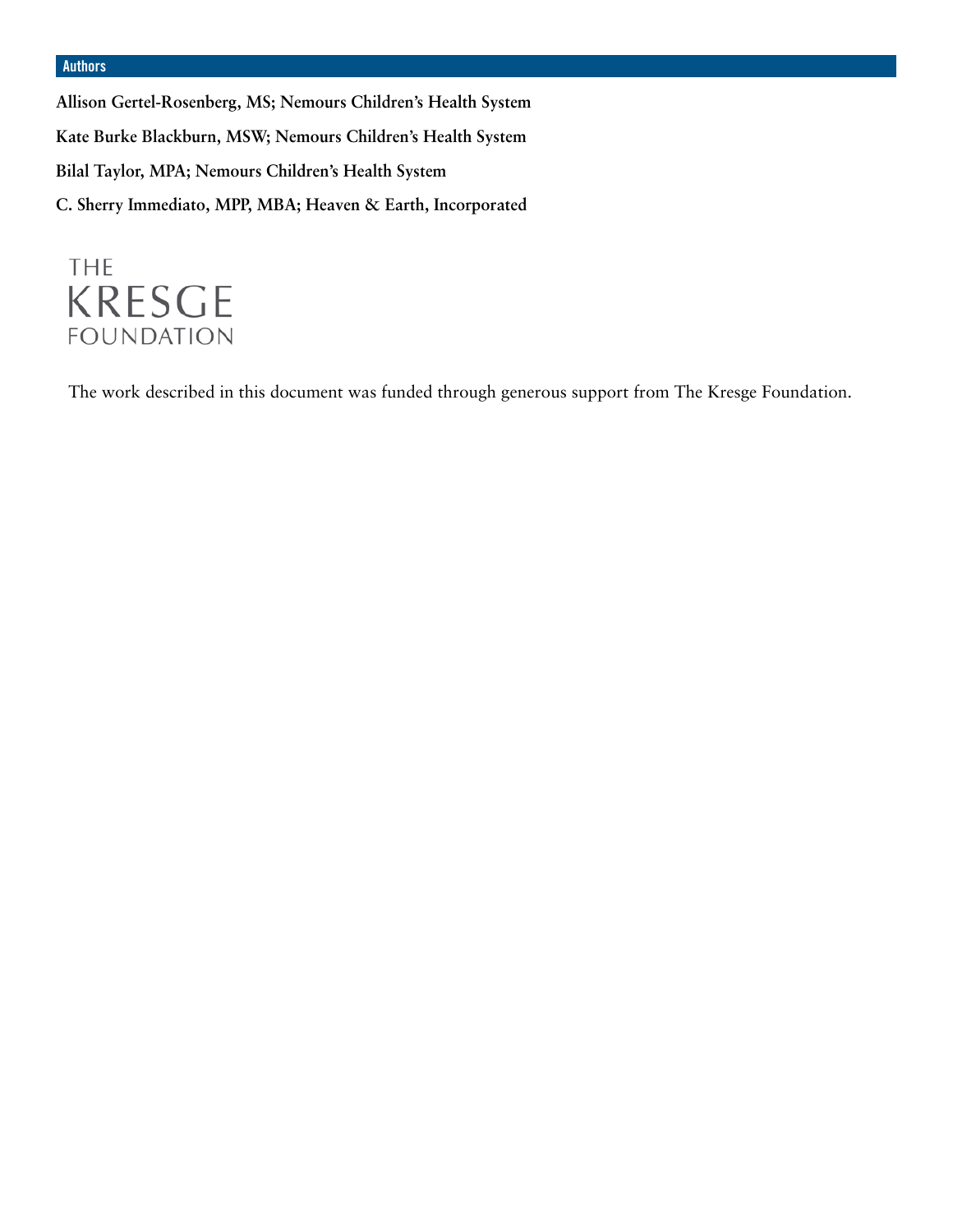# **Essential Integrative Activities within Cross-Sector Population Health Networks: An Organizing Framework**

This document was produced as an appendix to a white paper entitled *The Engine of Population Health Networks: Understanding & Using Integrative Activities*. The framework below is an update of the organizing framework presented in a Nemours' 2012 paper entitled "*[Integrator Role and Functions in Population Health Improvement](https://www.movinghealthcareupstream.org/wp-content/uploads/2018/06/Integrator.role_.in_.pop_.health.improvement.initiatives-2.pdf) [Initiatives.](https://www.movinghealthcareupstream.org/wp-content/uploads/2018/06/Integrator.role_.in_.pop_.health.improvement.initiatives-2.pdf)*" It includes five broad categories, each with an aspirational descriptor and a detailed list of integrative activities. Descriptors are intended to present the big idea of each category- the ideal state. Specific integrative activities associated with each category are intended to operationalize the big ideas, providing a roadmap or checklist that partners can use to assess the network and plan for strategic use of integrative activities.

This framework is a living document that is likely to evolve as work continues and Nemours continues to learn with and from others in the field.

# **2020 Organizing Framework of Essential Integrative Activities\***

\*Governance, oversight, and administrative functions that enable population health networks to carry out tasks and strategies related to the network's shared population health goals.

**1. Governance and Leadership.** To achieve systems-change goals, network partners come together under a welldesigned structure that facilitates cooperation between partners with diverse missions and resources. Network structure is intentionally designed to include substantive input and participation from people with first-hand experience of the challenges the network seeks to address, and to involve such people in leadership and decision-making roles within the network). Those at the network's leadership table work collaboratively with the other network partners so that all involved understand how strategies and decisions connect to the larger goal of the network.

# *Network Governance & Approach*

- *1.1.* Facilitate consensus process establishing the network's vision, mission, goals, governance structure, administration and oversight structure, strategic plan, and communications approach
- *1.2.* Ensure that the network's decision-making structures and processes include the perspectives and input of people with lived experience ("Nothing about us without us")
- *1.3.* Ensure that network strategies address health at the individual, group, and population level; that the network's efforts include policy, systems, and environmental strategies aimed at improving social conditions and addressing root causes of health disparities; and that network strategies are developed with a health equity lens
- *1.4.* Design and facilitate structures for accountability to the community and among network members

#### *Network Leadership*

- *1.5.* Serve as a champion of the value, efficiency, and effectiveness of networks for moving the needle on measures of health equity and population health
- *1.6.* Continually scan for opportunities to strengthen the network and its impact (increasing strategic use of integrative functions and increasing alignment between partners and sectors to address gaps, needs, and inefficiencies)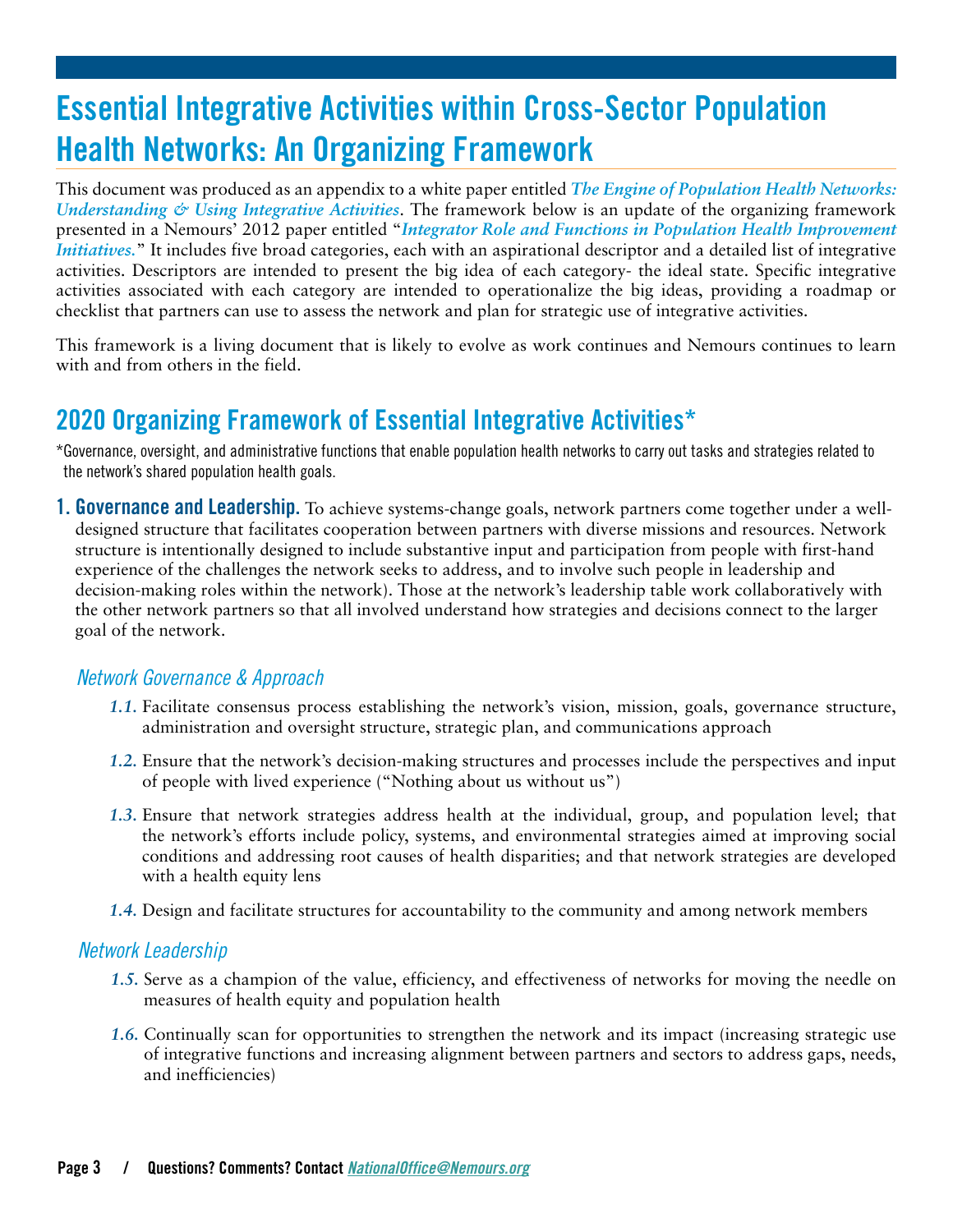# **Appendix B – Essential Integrative Activities within Cross-Sector Population Health Networks: An Organizing Framework** *(Continued)*

- **2. Continuous Use of a Health Equity Lens.** As networks work to address health disparities, strategies include a deliberate focus on inequities (health, racial, other) linked to the disparities. All network strategies are informed by substantive input and participation from people with first-hand experience of the challenges the network seeks to address.
	- *2.1.* Ensure that decision-making occurs through the lens of health equity
	- *2.2.* Ensure that all network structures and processes are designed to include and amplify the voices and perspectives of people the network seeks to serve- those who have needs, or experience conditions, that the network seeks to address
	- *2.3.* Ensure that equity-related training and capacity building opportunities are in place such that network members have a shared understanding of related concepts and strategies
- **3. Innovation & Oversight.** Networks develop and test programs and approaches that may not have been tried and tested before in their particular location or context, seeking small and large innovations that become game-changers. Mechanisms are in place to monitor implementation, report progress to network members and the community-atlarge, and capture lessons learned and best practices.

#### *Innovation*

- *3.1.* Create conditions and spaces within the network to nurture innovation, including but not limited to building capacity among network partners to generate and test innovations, and providing seed capital
- *3.2.* Facilitate the setting of audacious goals for the network; goals that require innovation and new ways of working over small changes to current tactics

#### *Oversight*

- *3.3.* Provide oversight of strategy implementation flowing from network strategic plan; ensure accountability and effectiveness
- *3.4.* Direct and/or manage projects, including supporting work groups or alignment of activities
- *3.5.* Monitor the field for relevant research and best practices that can be applied within the network
- **4. Continuous Learning & Improvement.** Networks recognize that changing complex systems within continually shifting social and political contexts requires them to be nimble and responsive. Networks regularly collect qualitative and quantitative data on agreed-upon metrics related to process and impact, and use these data to determine when course-corrections are necessary.

# *Creating Capacity Building & Improvement Opportunities*

- *4.1.* Ensure that the network deliberately and strategically includes continuous learning and improvement into its ways of working, making data-driven changes as needed
- *4.2.* Create opportunities for learning and training among members of the network, including opportunities to build capacity for network partners to carry out integrative activities and to implement promising/proven policy and practice strategies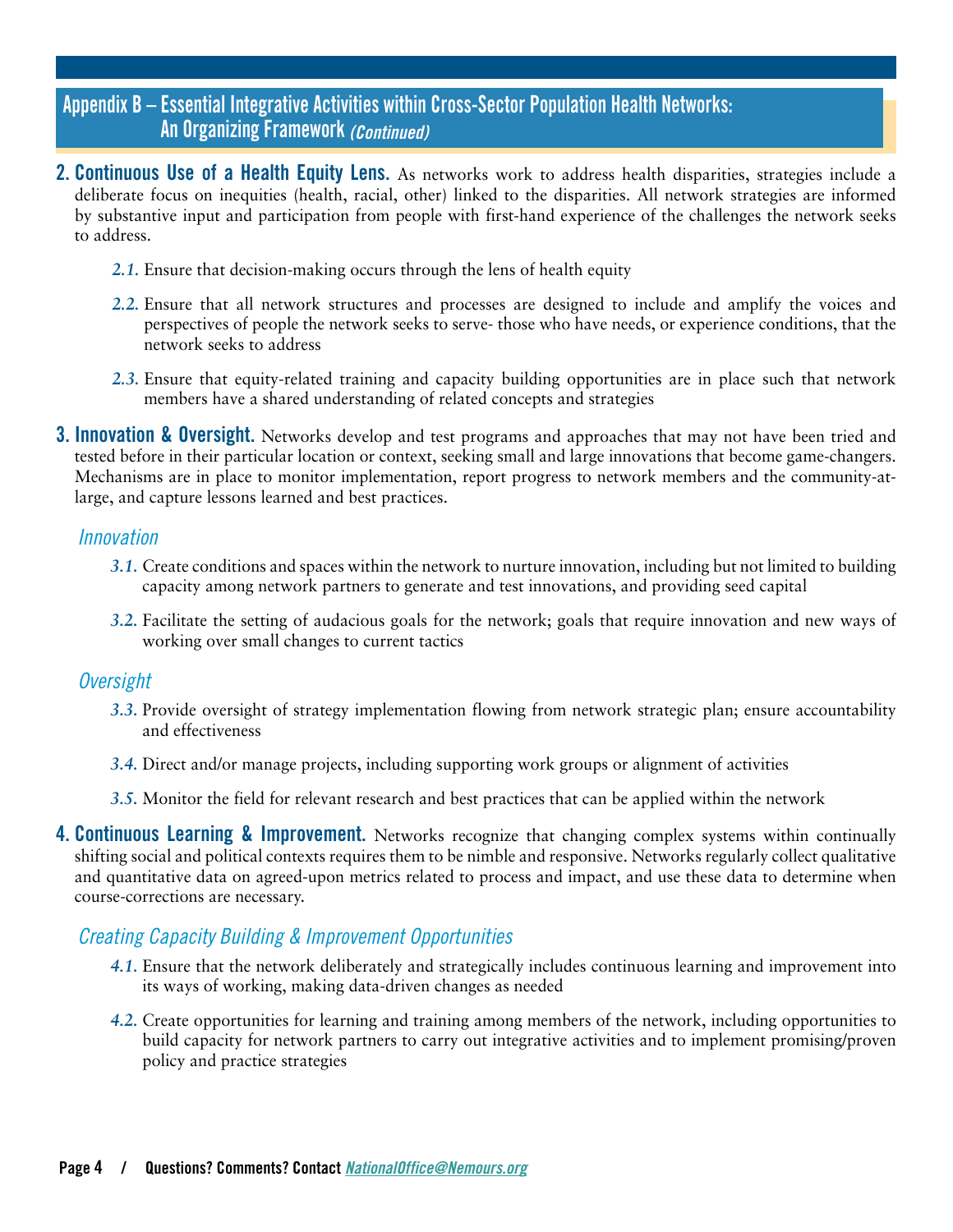# **Appendix B – Essential Integrative Activities within Cross-Sector Population Health Networks: An Organizing Framework** *(Continued)*

# *Cross-Sector Data*

- *4.3.* Gather, analyze, monitor, integrate, and learn from systems-level and community-level data, ensuring that (in addition to aggregate data) the network is utilizing disaggregated data to monitor measures of health and wellness among sub-groups of the population
- *4.4.* Ensure that data are accessible to the community via data dashboards, health information exchanges, etc. and that the data are available for community use
- *4.5.* Ensure that the data are translated into customized content for various audiences in ways that provide context, meaning, and value
- *4.6.* Use data to inform network strategic planning- including selection of strategies, measures, and benchmarks
- *4.7.* Work creatively and strategically to maximize cross-sector data sharing, including considerations related to selecting and utilizing data sharing platforms
- **5. Spread, Scale, and Sustainability.** Networks routinely spread and scale promising/proven strategies within the network and via local, regional, and/or national partnerships. This includes policy, systems, and environmental change strategies as well as program and practice strategies. Networks have a diverse portfolio of funding types and sources.

# *Scale and Spread*

- *5.1.* Continually scan for opportunities to scale up promising/proven policy and practice changes within and among sectors in order to achieve sufficient scale to move the needle on measures of health equity and population health
- *5.2.* Ensure that training, technical assistance, infrastructure, and other resources are in place to allow network partners to rapidly adopt or leverage policy and practices changes made at the systems-level

# *Advocacy and Policy Change*

- *5.3.* Build public will for the importance and urgency of transformative policy changes that change community conditions (as opposed to incremental changes)
- *5.4.* Facilitate the setting of policy priorities for the network, including identifying opportunities for network organizations to take part in collective advocacy
- *5.5.* Advocate for policy & practice change at the systems-level, within the public and private sectors

# *Sustainability- Financial & Other*

- *5.6.* Establish sustainability-related goals and strategies, ensuring that the network's sustainability plan is not limited to direct financial support, but that it also includes capacity building for leadership of integrative activities and strategic allocation of resources (financial and in-kind)
- *5.7.* Continually scan for funding and other sustainability-related resources available to partners by sector- for example community development, workforce development, education, and healthcare payment reforms
- *5.8.* Continually scan for opportunities to blend, braid, and strategically re-allocate existing supports to maximize efficiency and impact
- *5.9.* Mobilize and monitor/manage funding to implement priorities and activities, which may include serving as fiduciary for grants, wellness trusts, etc.